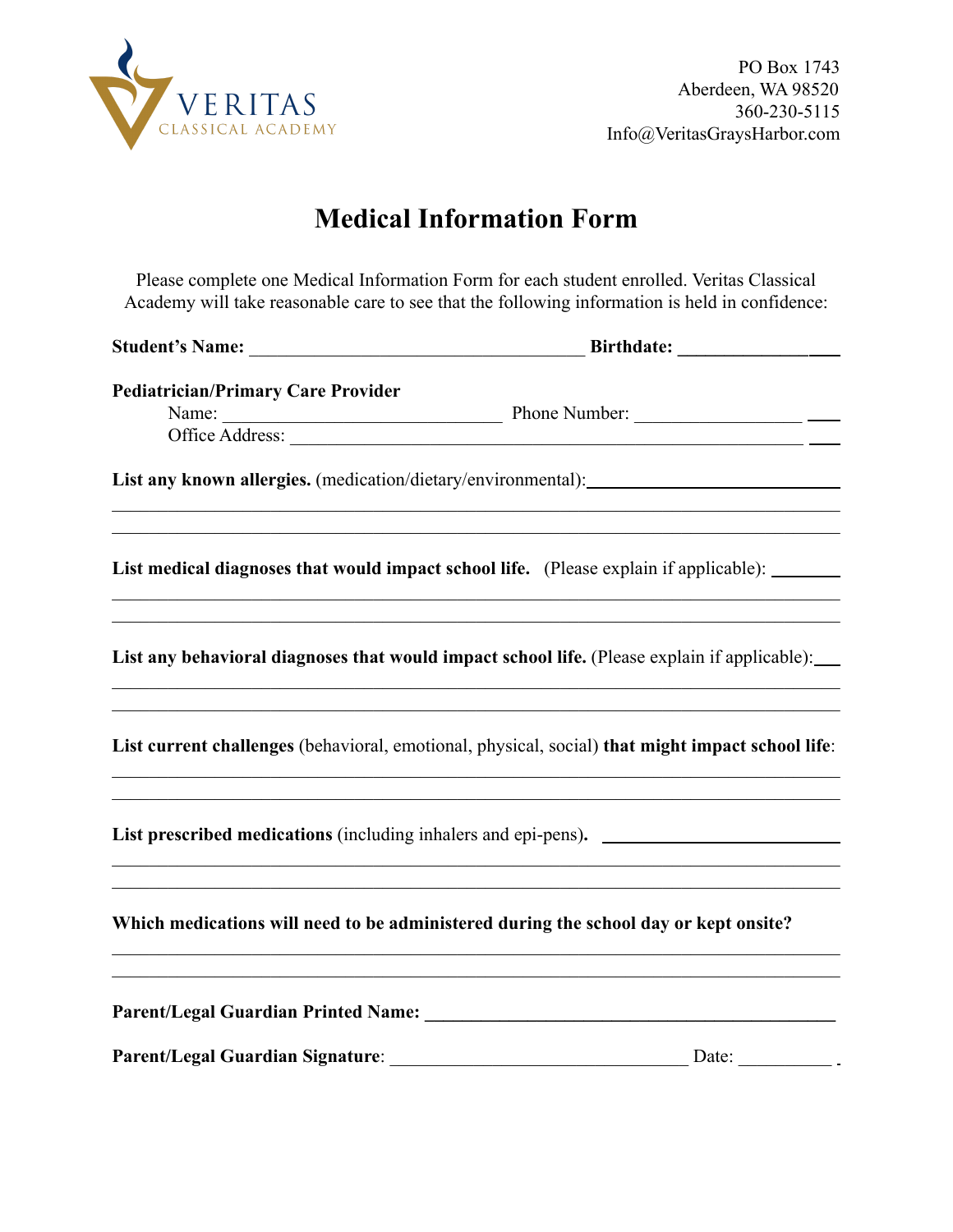

## **Medical Release Form**

Please complete one Medical Release Form for each student enrolled. .

By signing below, I certify that I am the parent or legal guardian of enrolled student \_\_\_\_\_\_\_\_\_\_\_\_\_\_\_\_\_\_\_\_\_\_\_\_\_\_\_\_\_\_\_\_, and hereby release Veritas Classical Academy, including their respective teachers, board members and volunteers, from responsibility and liability for any injury or illness the student may sustain while on school/church property or during school-sanctioned field trips or events. In the event that the student is injured during school activities and requires medical attention, I give permission to transport my child to a hospital for emergency medical or surgical treatment. I wish to be advised prior to any further treatment by the hospital or doctor.

### **Emergency Contact Information**

In the event my child requires emergency or medical care, every attempt will be made to contact me/us, the parent(s)/guardian. In the event of an emergency and you (the school) are unable to reach me (the parent/guardian) at the numbers on record, please contact:

| Phone: Cell:                                                |  |                                                                                                                |  |
|-------------------------------------------------------------|--|----------------------------------------------------------------------------------------------------------------|--|
| <u> 1989 - Johann Stoff, amerikansk politiker (d. 1989)</u> |  |                                                                                                                |  |
|                                                             |  |                                                                                                                |  |
|                                                             |  | Parent/Legal Guardian Signature: Manual Communication of the State of Taranta Communication of the State of Ta |  |
|                                                             |  |                                                                                                                |  |
|                                                             |  | Date:                                                                                                          |  |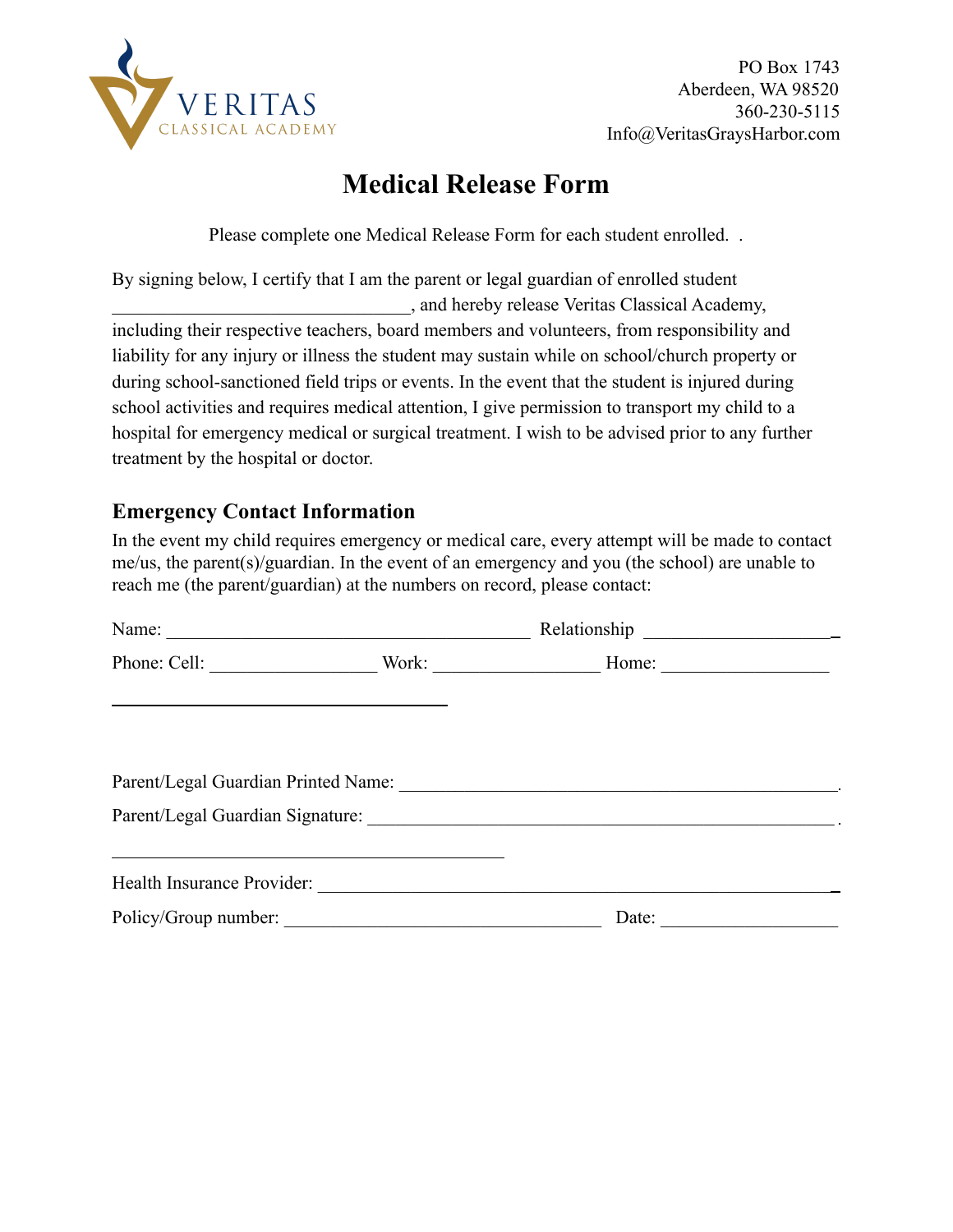

# **Student Medication Administration Form**

Please complete one Student Medication Release Form for each enrolled student if applicable.

Please note: All prescribed medications must be stored in their original container with complete written directions including student's name, medication name, dosage, route, frequency, and prescriber's name as prescribed by student's primary care provider and/or pediatrician. This medication will be secured in a locked container in the school office and administered to only the student by the appointed staff member or volunteer.

By signing below, I certify that I am the parent or legal guardian of enrolled student \_\_\_\_\_\_\_\_\_\_\_\_\_\_\_\_\_\_\_\_\_\_\_\_\_\_\_\_\_\_\_\_\_\_\_ and hereby authorize an appointed staff member or volunteer of Veritas Classical Academy to administer the following medications to stated student as prescribed by student's primary care provider and/or pediatrician when needed. I acknowledge that it is my full responsibility to assure needed medications are onsite and replenished as required.

| <b>Medication Name</b> | Prescribed Dose | Prescribed Route | Time/Frequency |
|------------------------|-----------------|------------------|----------------|
|                        |                 |                  |                |
|                        |                 |                  |                |
| J.                     |                 |                  |                |
|                        |                 |                  |                |

Parent/Legal Guardian Printed Name:

Parent/Legal Guardian Signature: \_\_\_\_\_\_\_\_\_\_\_\_\_\_\_\_\_\_\_\_\_\_\_\_\_\_\_\_\_\_\_\_\_\_\_\_\_\_\_\_\_\_\_\_\_\_\_\_\_\_

Date: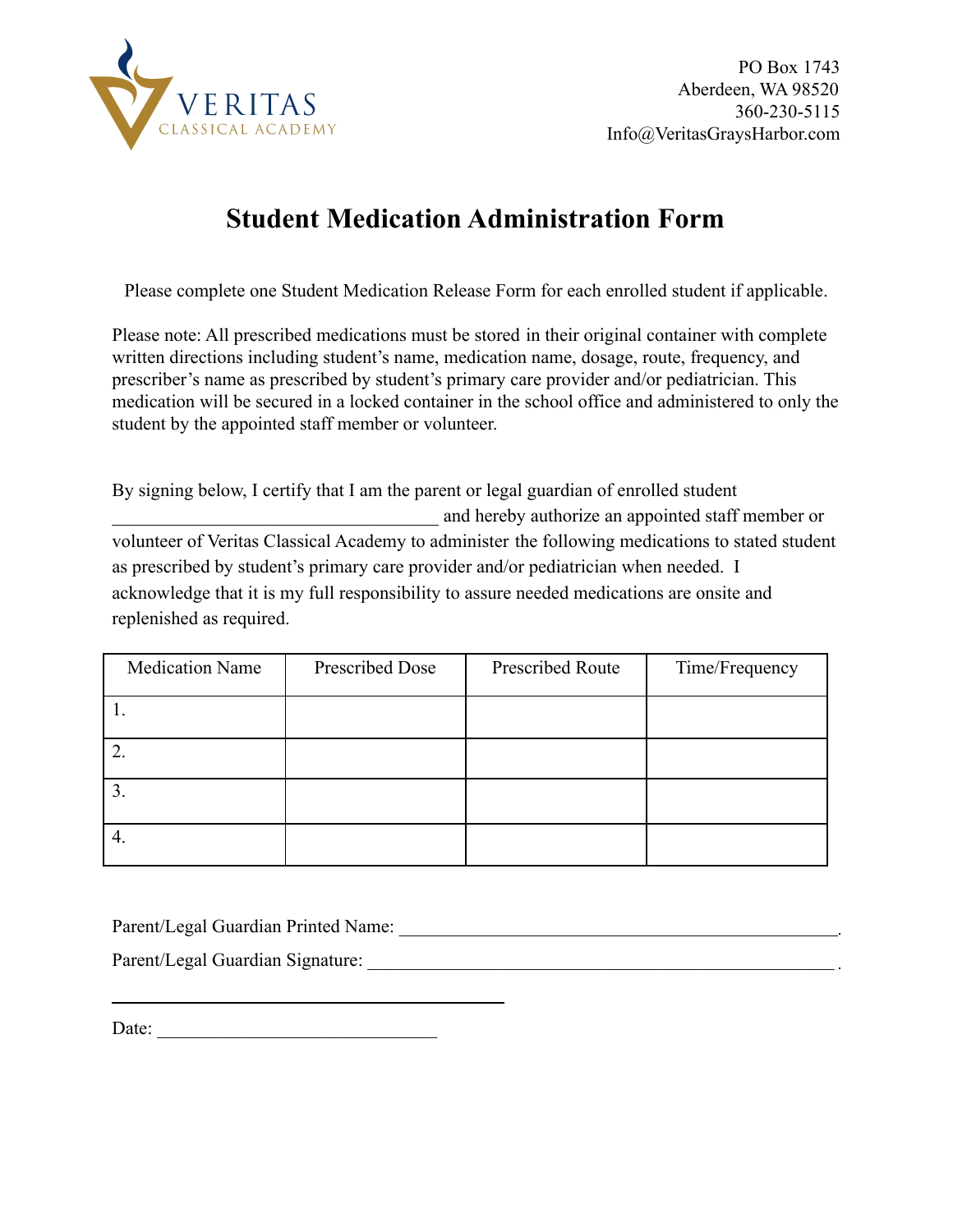

# **Field Trip Permission Form**

Veritas Classical Academy requires written permission by the student's parent or legal guardian in order for the student to attend field trips. This permission slip must be completed and signed in order for your child(ren) to attend field trips during the 2021-2022 school year and will cover all field trips made throughout the 2021-2022 school year.

Parents and legal guardians will be notified of field trip specifics at least two weeks prior to a scheduled field trip.

*\*Note to Parents: If your student is unable to participate in a field trip for any reason, we ask that you make child care arrangements outside of Veritas Classical Academy in advance and notify the teacher of the student's non-participation at that time.*

| Student(s) Name(s): | 2021-2022 Grade: |
|---------------------|------------------|
|                     |                  |
|                     |                  |
|                     |                  |
| 4.                  |                  |

| Parent/Legal Guardian's Name: |       |       |  |
|-------------------------------|-------|-------|--|
| Phone: Cell:                  | Home: | Work: |  |
| E-mail:                       |       |       |  |

By signing below, I grant permission for my child(ren) (listed above) to participate in school-sponsored events. I certify that I am the parent or guardian of the above named student(s). I grant Veritas Classical Academy my full permission to allow my child(ren) to attend field trips. I agree to hold harmless Veritas Classical Academy, its staff, board members, volunteers, and others associated with the event, from any and all actions, claims, and damages in connection with my child(ren) attending the event.

Parent/Legal Guardian Signature: \_\_\_\_\_\_\_\_\_\_\_\_\_\_\_\_\_\_\_\_\_\_\_\_\_\_\_\_\_\_\_\_\_\_\_\_\_\_\_\_\_\_\_\_\_\_\_\_\_

Date:

<u> 1980 - Johann Barn, mars ann an t-Amhain Aonaich an t-Aonaich an t-Aonaich ann an t-Aonaich ann an t-Aonaich</u>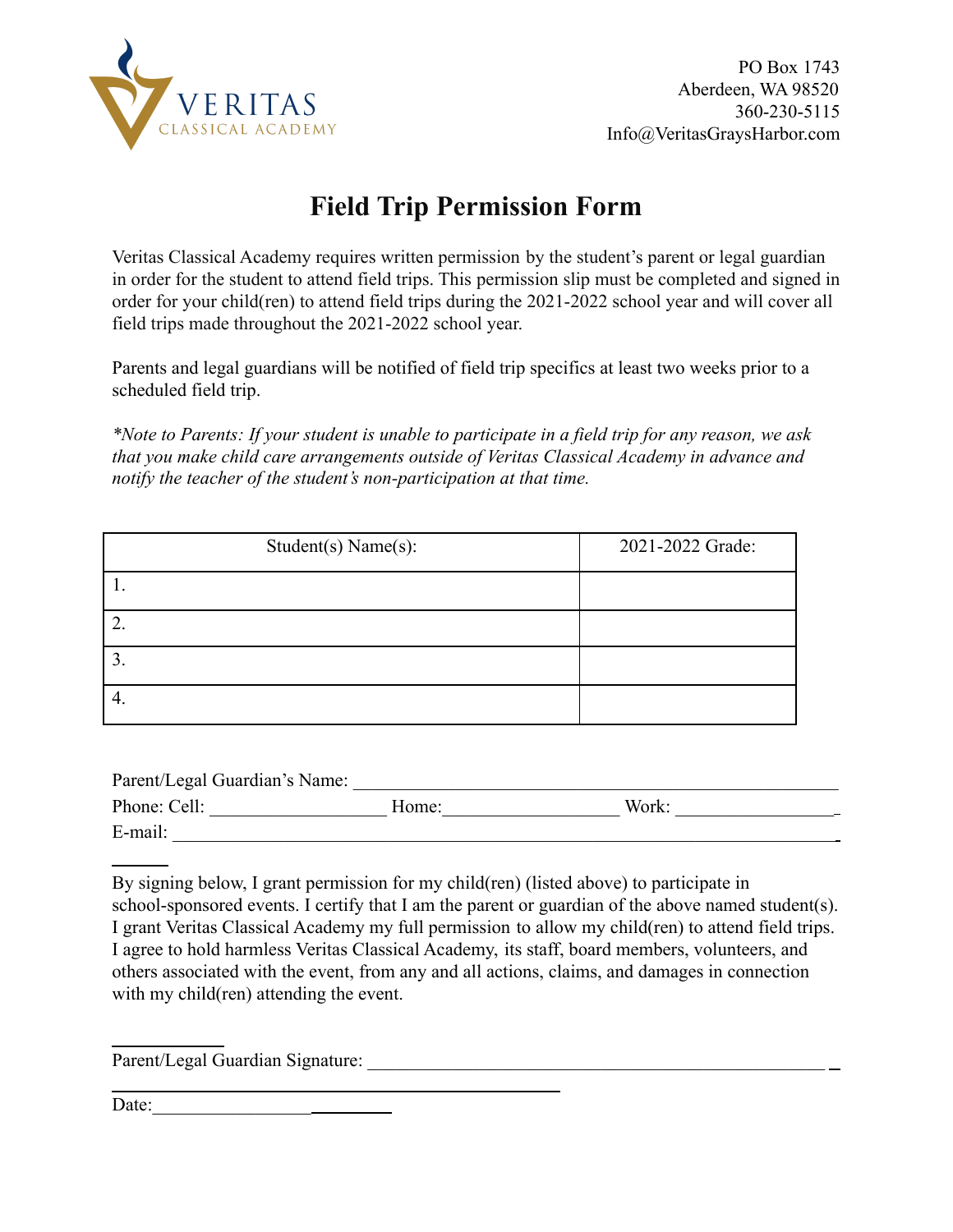

### **Volunteer Service Application**

Veritas Classical Academy requires all volunteers to be professing Christians. Volunteers must exhibit fruit consistent with Biblical standards as evidence of their Christian commitment. All volunteers must also read and agree with Veritas Classical Academy's Statement of Faith. Your signature below attests to your agreement with the academy's Statement of Faith.

*"Each one should use whatever gift he has received to serve others, faithfully administering God's grace in its various forms." – 1 Peter 4:10*

| Full Legal Name         |               |  |
|-------------------------|---------------|--|
| <b>Current Address:</b> |               |  |
| City/State/Zip:         |               |  |
| Cell Phone:             | Other Phone:  |  |
| Email:                  |               |  |
| Church Attended         | Pastor's Name |  |

- Briefly share your testimony or walk with Christ and how it relates to wanting to volunteer here:
- Please mark your possible availability. You may mark several:

|                | <b>MON</b> | <b>TUES</b> | <b>WED</b> | <b>THURS</b> | <b>FRI</b> |
|----------------|------------|-------------|------------|--------------|------------|
| $7:45 - 10:15$ |            |             |            |              |            |
| $10 - 12:30$   |            |             |            |              |            |
| $12:30 - 3:30$ |            |             |            |              |            |

● If you desire, you may list specific qualifications, skills, experiences, or areas of interests for volunteering:

| <b>Applicant Signature:</b> | )ate: |  |
|-----------------------------|-------|--|
|                             |       |  |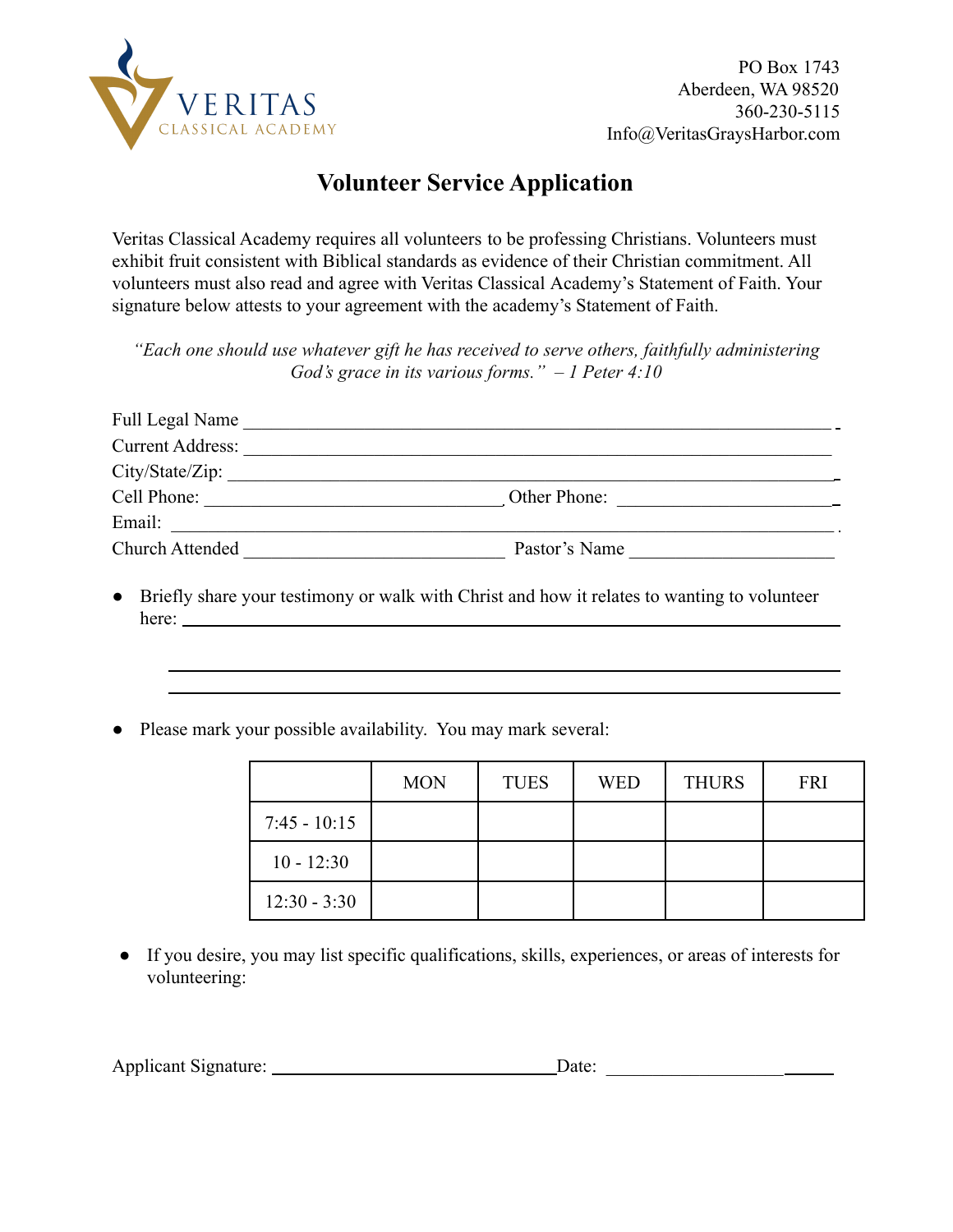

PO Box 1743 Aberdeen, WA 98520 360-230-5115 Info@VeritasGraysHarbor.com

#### CONSENTS and AUTHORIZATIONS:

#### RELEASE OF REFERENCE INFORMATION and PERFORM BACKGROUND CHECK

I have applied as a volunteer with Veritas Classical Academy.

I authorize Veritas Classical Academy to inquire into work and personal history and to verify all data given to Veritas (written and oral) during the course of my application for volunteering. This may include but may not be limited to investigating my background, references, character, past employment, consumer reports, education, and criminal history record information that comes from any files public or private for the purpose of confirming information provided. A paper or electronic copy of this consent shall be considered as valid as the original consent.

I release any person, organization or company from any and all liability, claims or damages that may directly or indirectly result from the use, disclosure or release of any such information by any person or party, whether such information is favorable or unfavorable to me.

I further certify that I have carefully read and do understand the above statements. I have read, understand, and fully agree to support the Statement of Faith.

| Volunteer Applicant's Full Legal Name (Print)                                               |                | Date |
|---------------------------------------------------------------------------------------------|----------------|------|
| Volunteer Applicant Signature                                                               |                |      |
|                                                                                             |                |      |
|                                                                                             |                |      |
|                                                                                             |                |      |
|                                                                                             |                |      |
| Have you ever been convicted of a crime related to sexual or child abuse? _____Yes ______No |                |      |
| <b>REFERENCES for us to CONTACT:</b>                                                        |                |      |
|                                                                                             |                |      |
|                                                                                             |                |      |
| Reference #3                                                                                | Phone or Email |      |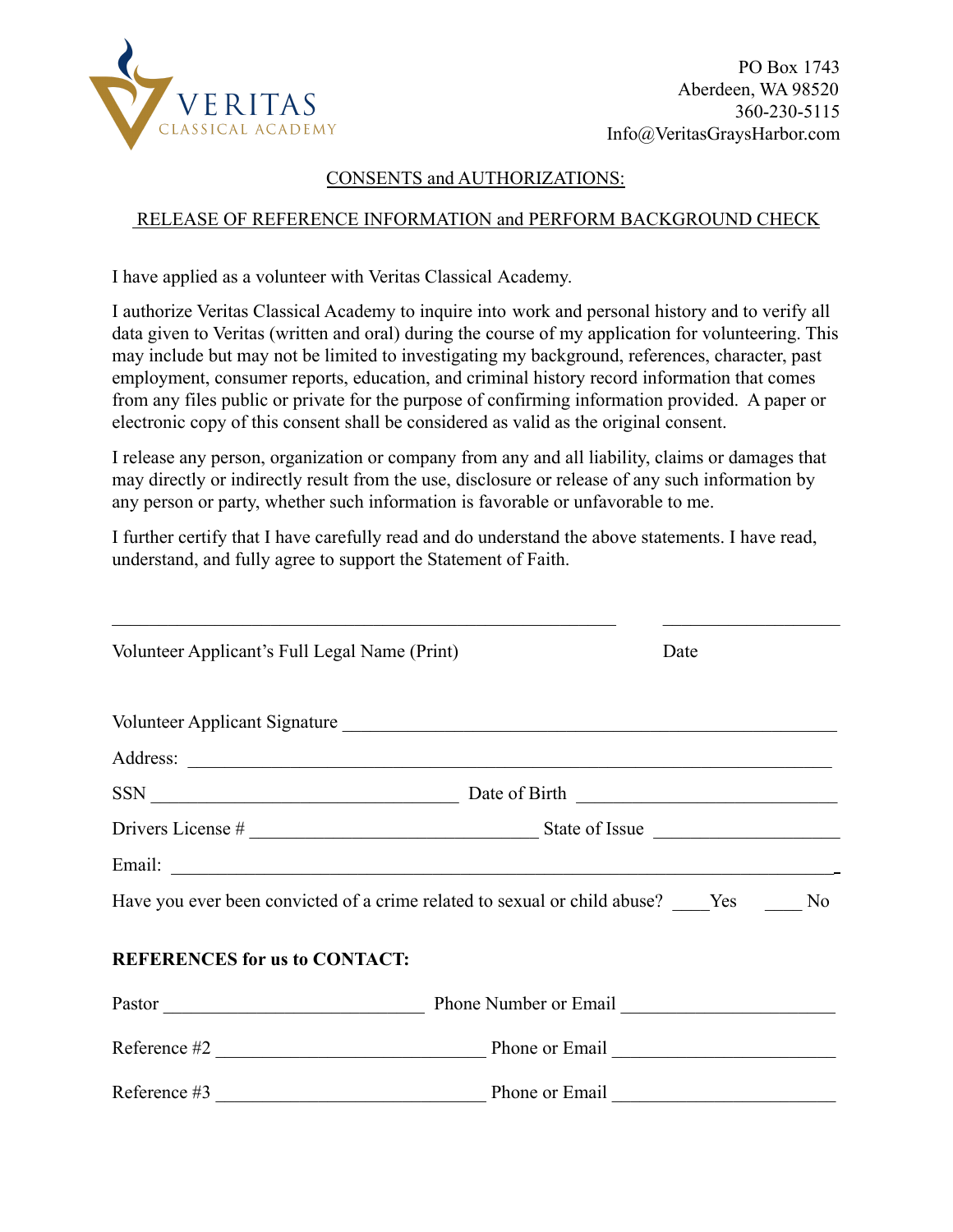

Eileen Bishop, Secretary

### CONTACT INFORMATION

#### SCHOOL:

| Name:                     | Veritas Classical Academy                                  |
|---------------------------|------------------------------------------------------------|
| Mailing Address:          | PO Box 1743, Aberdeen WA 98520                             |
| Phone:                    | 360-230-5115                                               |
| School email:             | info@yeritasgraysharbor.com                                |
| Website:                  | VeritasGraysHarbor.com                                     |
| Campus Address:           | 729 Eklund, Hoquiam, WA 98550                              |
| Sponsoring Church:        | <b>First Baptist Church of Hoquiam</b>                     |
|                           | <b>Pastor Marcus McDaniel</b>                              |
| <b>TEACHERS:</b>          |                                                            |
| Mrs. Carolyn Greer, K/1/2 | C.Greer@veritasgraysharbor.com                             |
| Mr. Jordan Hamblen, 3/4/5 | J.Hamblen@veritasgraysharbor.com                           |
| <b>BOARD MEMBERS:</b>     | All can be contacted at <i>info@yeritasgraysharbor.com</i> |
| Sean Hollen, President    | Erica Hollen, Ex-Officio                                   |
| Mike Morgan, Treasurer    | Annie Morgan, Ex-Officio                                   |

### \*\*\*\*\*\*\*\*\* BE A BOARD MEMBER \*\*\*\*\*\*\*\*\*

Veritas Classical Academy is looking for more board members. It can be anybody: parent, staff member, other teachers, relative, neighbor, church friend, pastor, retirees, whoever is living a Christian walk and has a heart for the Vision, Mission, and Statement of Faith of Veritas.

It is a volunteer position that currently requires about 10 hours a month. This includes attending board meetings every two weeks, for about two hours per meeting, and accomplishing tasks assigned at those meetings.

All talents are needed. A background check is required. One voting member per household may serve, but others in the household may serve as ex-officio members (non-voting advisors).

Send an email of interest to: [info@veritasgraysharbor.com](mailto:info@veritasgraysharbor.com) or call 360-230-5115 for more info.